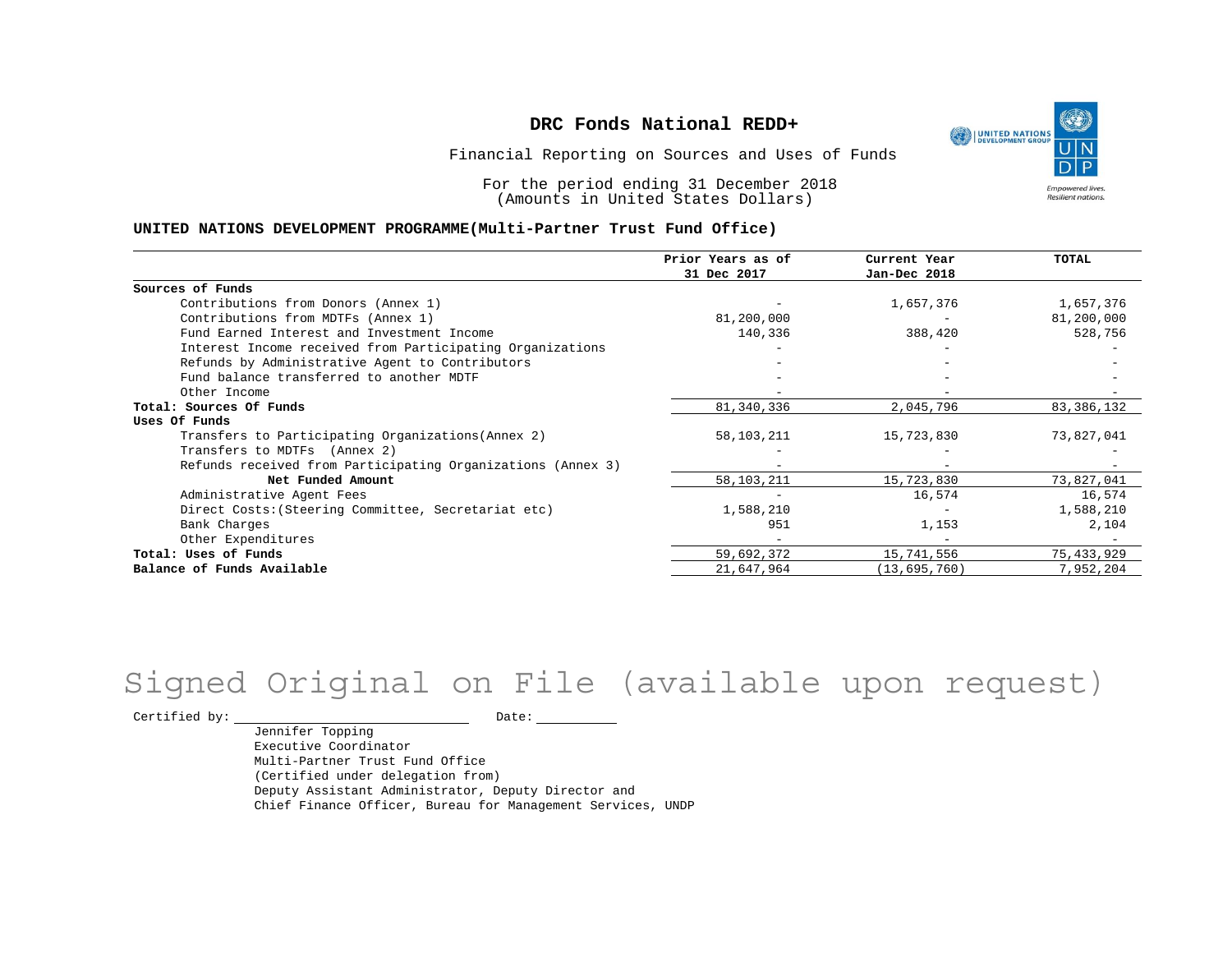

Financial Reporting on Sources and Uses of Funds

For the period ending 31 December 2018 (Amounts in United States Dollars)

#### **UNITED NATIONS DEVELOPMENT PROGRAMME(Multi-Partner Trust Fund Office)**

**Annex - 1: Contributions**

| Prior Years as of | Current Year             | TOTAL      |
|-------------------|--------------------------|------------|
| 31 Dec 2017       | Jan-Dec 2018             |            |
|                   |                          |            |
|                   | 1,657,376                | 1,657,376  |
|                   | 1,657,376                | 1,657,376  |
|                   |                          |            |
| 81,200,000        | $\overline{\phantom{0}}$ | 81,200,000 |
| 81,200,000        | $\qquad \qquad$          | 81,200,000 |
| 81,200,000        | 1,657,376                | 82,857,376 |
|                   |                          |            |

# Signed Original on File (available upon request)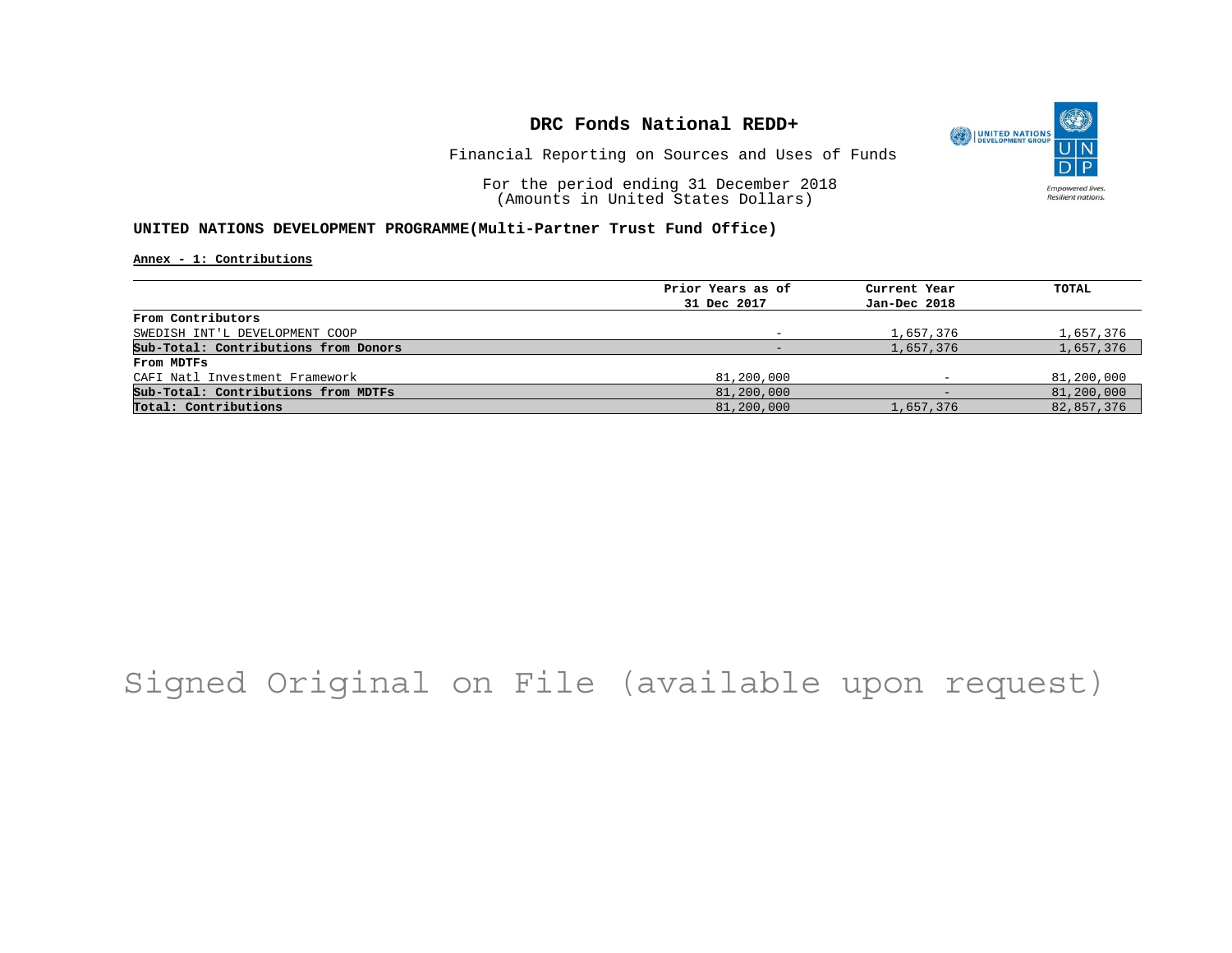

Financial Reporting on Sources and Uses of Funds

For the period ending 31 December 2018 (Amounts in United States Dollars)

#### **UNITED NATIONS DEVELOPMENT PROGRAMME(Multi-Partner Trust Fund Office)**

**Annex - 2: Transfers**

|                                | Prior Years as of        | Current Year             | TOTAL        |
|--------------------------------|--------------------------|--------------------------|--------------|
|                                | 31 Dec 2017              | Jan-Dec 2018             |              |
| To Participating Organizations |                          |                          |              |
| FAO                            | 6,001,241                | 3,000,000                | 9,001,241    |
| IBRD                           | 25,000,000               | $\overline{\phantom{0}}$ | 25,000,000   |
| JICA                           | $\overline{\phantom{0}}$ | 3,000,000                | 3,000,000    |
| UNDP                           | 25,690,180               | 7,723,830                | 33,414,010   |
| UNHABITAT                      | 3,000,000                | 2,000,000                | 5,000,000    |
| Total Transfers                | 59,691,421               | 15,723,830               | 75, 415, 251 |

# Signed Original on File (available upon request)